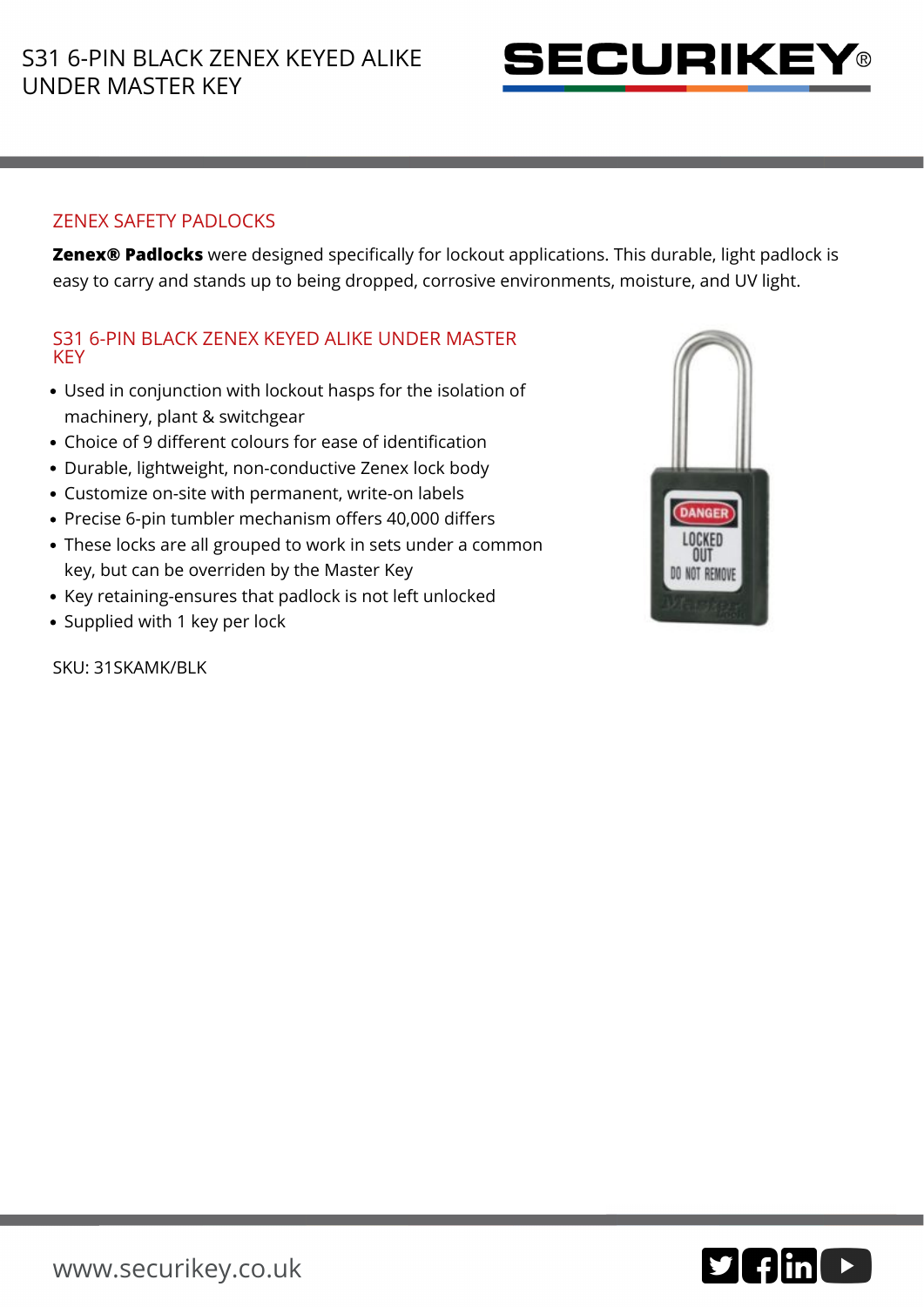

## ADDITIONAL INFORMATION

| Weight                                        | 0.095 kg          |
|-----------------------------------------------|-------------------|
| <b>Dimensions</b>                             | 35 (W) mm         |
| <b>Shackle Diameter</b>                       | 4.7 <sub>mm</sub> |
| <b>Vertical Shackle</b><br><b>Clearance</b>   | 38mm              |
| <b>Horizontal Shackle</b><br><b>Clearance</b> | 16mm              |
| <b>Body Width</b>                             | 35mm              |

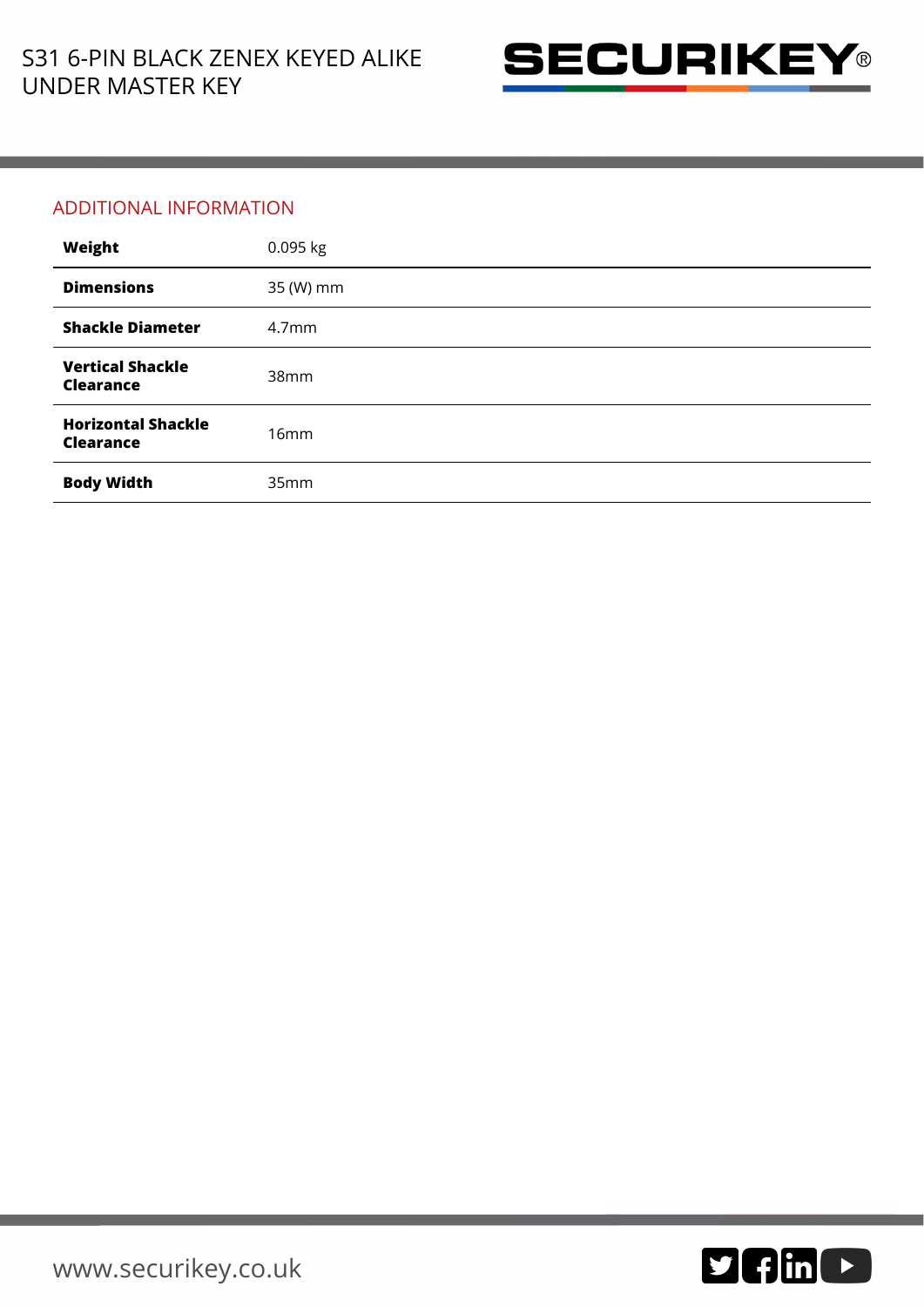

## S31 6-PIN BLACK ZENEX KEYED ALIKE UNDER MASTER KEY IMAGES



S31 Safety Padlock Colour Variations